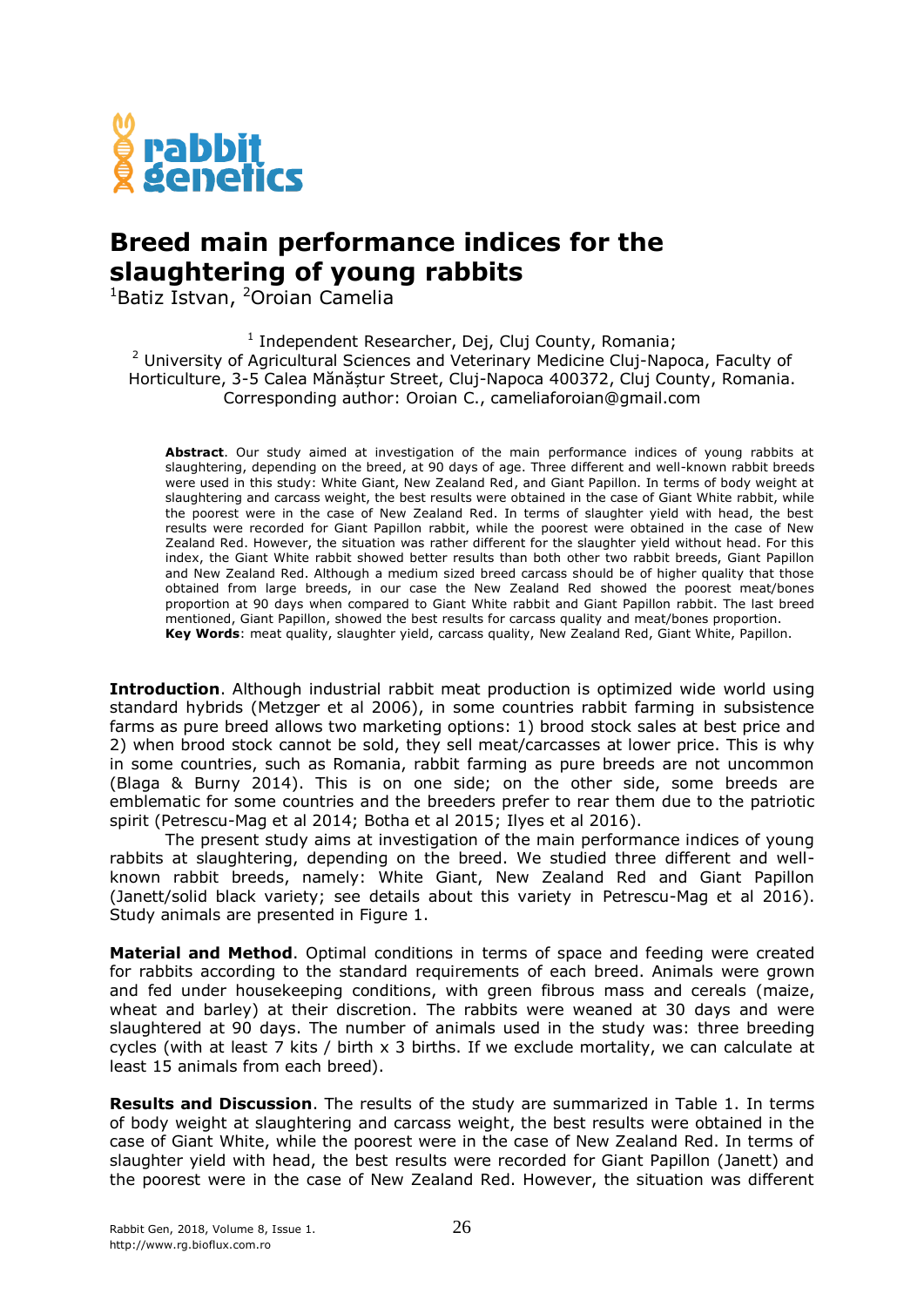for the slaughter yield without head. For this index, the Giant White showed better results than both Giant Papillon (Janett) and New Zealand Red (Table 1).



Figure 1. The study animals: Giant White, New Zealand Red, and Giant Papillon (Janett) (photo by Miklos Botha).

Although, theoretically, a medium sized breed carcass should be of higher quality that those obtained from large breeds, the New Zealand Red indicated the poorest meat/bones proportion at 90 days, compared to Giant White and Giant Papillon (Janett). The last mentioned one showed the best results for carcass quality (Table 1).

Table 1

The main performance indices at the slaughtering of young rabbits in Giant white, New Zealand Red and Giant Papillon Janett pure breeds

| <b>Breed</b>                  | Body weight<br>at<br>slaughtering | Carcass<br>weight,<br>including<br>head $(q)$ | Slaughter<br>yield with<br>head $(% )$ | Carcass<br>weight,<br>without<br>head<br>(g) | Slaughter<br>yield<br>without<br>head $(% )$ | Weight of<br>the rabbit<br>fur $(g)$ |               | Head weight<br>(g) |               | Meat<br>/bones<br>proportion | Carcass<br>quality |
|-------------------------------|-----------------------------------|-----------------------------------------------|----------------------------------------|----------------------------------------------|----------------------------------------------|--------------------------------------|---------------|--------------------|---------------|------------------------------|--------------------|
|                               | (g)                               |                                               |                                        |                                              |                                              | $x \pm Sx$                           | $\frac{0}{0}$ | $x + Sx$           | $\frac{0}{0}$ |                              |                    |
| Giant<br>White                | 3750±7.98                         | 2250.00<br>± 2.73                             | 60                                     | 2025.00<br>±1.31                             | 54                                           | 324<br>$\pm$<br>2.11                 | 8.64          | 314<br>±3.42       | 8.37          | 1:6.0                        | C                  |
| <b>New</b><br>Zealand<br>Red  | 2400±7.00                         | 1392.00<br>± 1.96                             | 58                                     | 1272.00<br>±1.83                             | 53                                           | 235<br>Ŧ<br>1.99                     | 9.79          | 201<br>±2.35       | 8.37          | 1:6.3                        | D                  |
| Giant<br>Papillon<br>(Janett) | $2601 \pm 6.43$                   | 1586.60<br>± 1.88                             | 61                                     | 1430.50<br>±2.01                             | 55                                           | 225<br>$\pm$<br>2.07                 | 8.68          | 274<br>±1.98       | 9.49          | 1:6.2                        | C                  |
| Mean<br>value                 | $2917 \pm 7.13$                   | 1742.86<br>± 2.19                             | 59                                     | 1575.83<br>±1.71                             | 54                                           | 261<br>士<br>2.05                     | 9.03          | 263<br>±2.58       | 8.74          | -                            |                    |

**Conclusions**. The present study aimed at investigation of the main performance indices of young rabbits at slaughtering, depending on the breed. Three different and well-known rabbit breeds were used in this study: White Giant, New Zealand Red and Giant Papillon. In terms of body weight at slaughtering and carcass weight, the best results were obtained in the case of Giant White, while the poorest were in the case of New Zealand Red. In terms of slaughter yield with head, the best results were recorded for Giant Papillon, while the poorest were obtained in the case of New Zealand Red. However, the situation was different for the slaughter yield without head. For this index, the Giant White showed better results than both Giant Papillon and New Zealand Red. Although, theoretically, a medium sized breed carcass should be of higher quality that those obtained from large breeds, the New Zealand Red indicated the poorest meat/bones proportion at 90 days, compared to Giant White and Giant Papillon. The last mentioned one showed the best results for carcass quality.